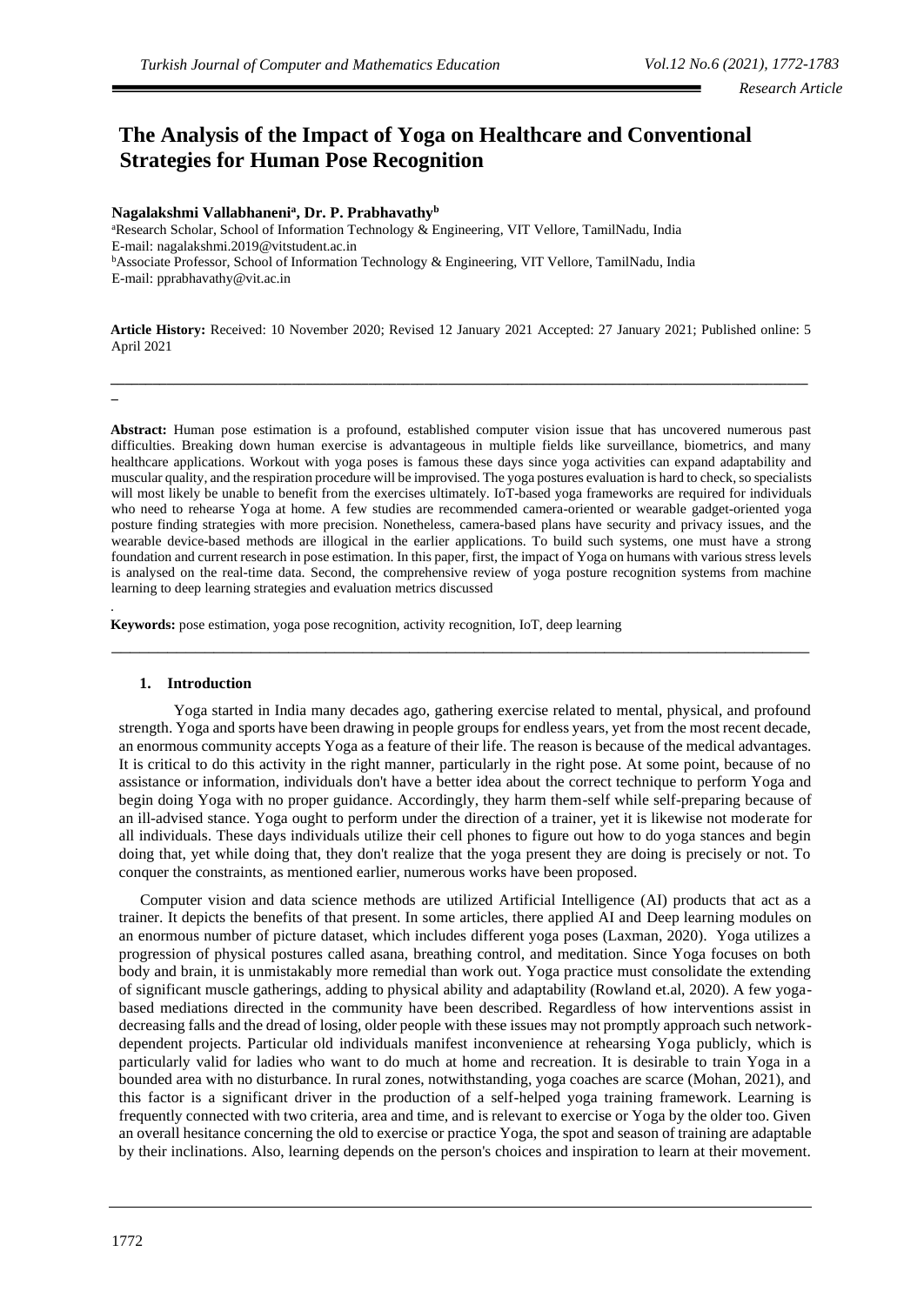Alongside the advantages such as improved equalization, Yoga has a disadvantage. It tends to be rehearsed at home, in a composed setting, alone, or a gathering. Ideally, Yoga fits self-learning, too (Wang et.al, 2020). Yoga includes various successions of stances, which are assorted positions a person can expect. In Yoga, the exact posture is basic. The posture successions accepted during training are recognized and dissected to plan a selfpreparing yoga framework, and wrong postures are evaluated.

Due to advancements in deep neural networks, estimation of the pose has attained the best performance (Kothari, 2020 & Mathis, 2020). The nature of the central issue and skeleton comments in these datasets assume a significant part in achieving the state-of-the-art assessment models. Nonetheless, the manual explanation measure is inclined to human blunders and can be seriously influenced by different factors, for example, goal, impediment, light, viewpoint, and variety of stances (Palanimeera, 2020). For instance, Figure 1 represents some human posture pictures from the Yoga-82 dataset (Verma. et.al, 2020) for the yoga movement, which characteristically comprise probably the most different means that the human body can perform. It may be seen that a portion of these stances is too hard to even think about being caught from one perspective. This turns out to be more troublesome with the adjustments in image resolution and impediments. These elements deliver subtle posture comments. For example, significant points and skeletons for the restricted objects in these pictures may be impossible as it will prompt false and complicated explanations. The remaining part of the paper is structured as follows. Under section 2, the need and impact of Yoga on healthcare on the real-time data are described. In section 3, the human pose estimation and the background methodology addressed. Section depicts a comprehensive review of posture recognition techniques, along with evaluation metrics, is presented. Section 5 concludes the paper.



**Figure 1: Sample images from the dataset (Yoga-82). a. standing, b. sitting, c. reclining**.

## **2. Need and Impact of Yoga on healthcare**

The COVID outbreak and resulting lockdown had constrained us all to stay at homes prompting a more unpleasant life (Borave, 2020). Public distancing had invigorated the chance to improve mental ability and Pranayama and Meditation (Bilmez, 2020). Yoga is perhaps the most straightforward physical, mental, and Spiritual work during this isolation period. "Yoga Practice deals with these psychological issues, and along with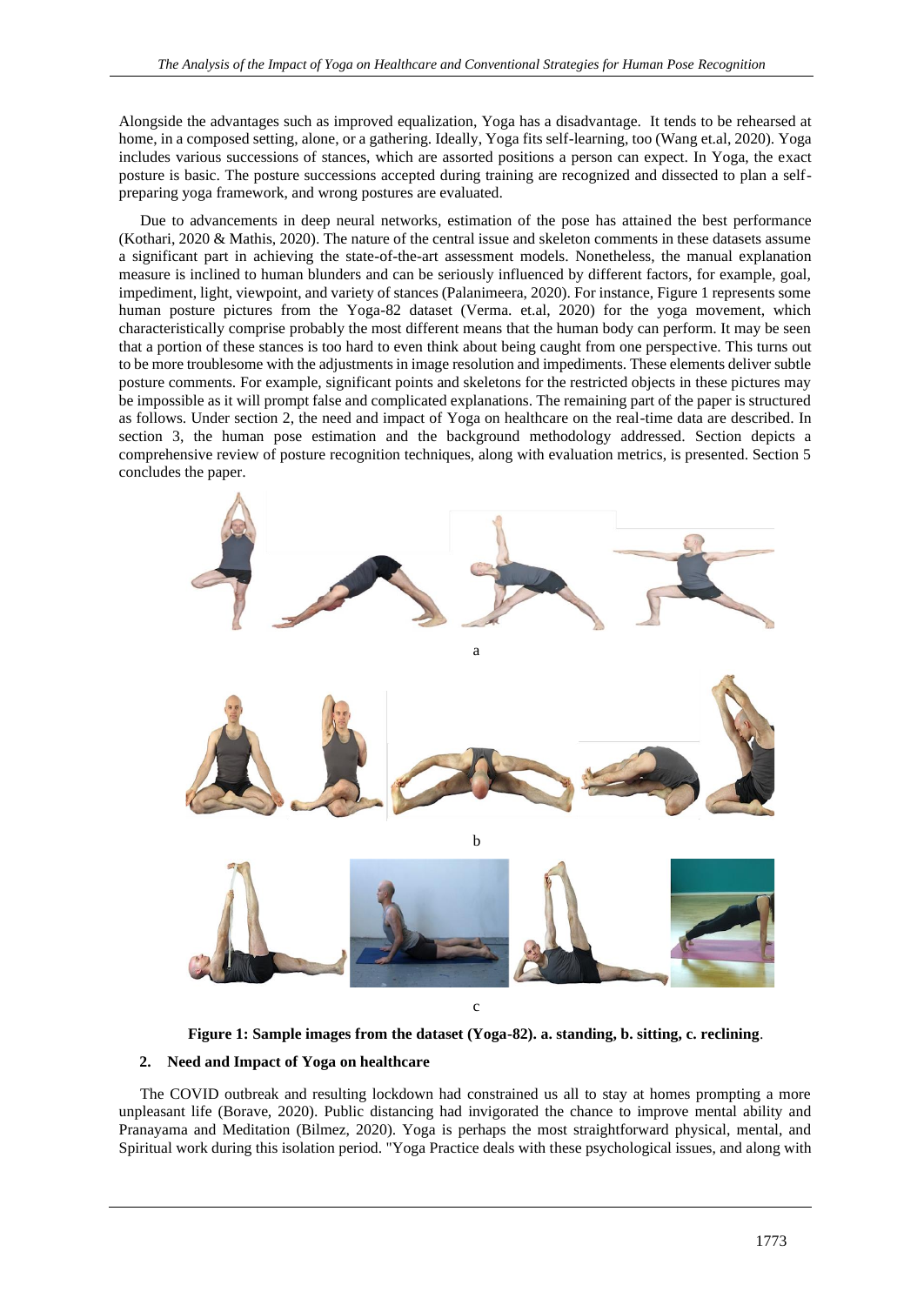breathing, meditation is the best general practice which will be careful with our body, brain, and soul. Yoga can help lessen pressure and uneasiness and aids in improving the physical, just as assuaging negative mental impacts. Furthermore, it encourages you to plan your day better during lockdown time. The fundamental point of Yoga in our everyday life is to create Physical, Mental, Social, and Spiritual well-being (Rajendar, Mala et.al, 2020). Yoga's impact on the people in the lockdown period is analysed. The data collected from 109 persons, including 64 persons who are male and 45 are female. We have raised a few questions to check the health issuelevel and the respondents' subsequent answers. Further, five parameters are considered: stress level, peace of mind, consciousness, physical health, and the respondent's mental health. The analyzed results are shown in Figure 2 to Figure 4.





**Figure 2: Health issue levels during lockdown by different respondents**

**Figure 3: Health management technique used by different respondents.**

The respondents' stress levels in the lockdown period are about 50.5% good, 42.2% average, and 7.3% bad. Further, peace of mind is 58.7% good, 31.2% average, and 10.1%. The consciousness includes 59.6% good, 37.6% average, and 2.8% bad. These populations' physical health includes 75.2% good, 22.9% average, and 1.8% bad, and mental health has 58.7% good, 35.8% average, and 5.5% bad. The other factors that 15.6% of the population opted to stress levels increased, and 12.8% of people opted for frustration increased, 5.5% opted depression increased, and 14.7% opted concentration decreased. Further, we have also collected the health reasons mentioned earlier, among which many respondents opted for financial, professional, and personal reasons. Among these, 67.9% of respondents opted for Yoga as a health management technique, and 90.8% of people opted for Yoga's positive impact on better health.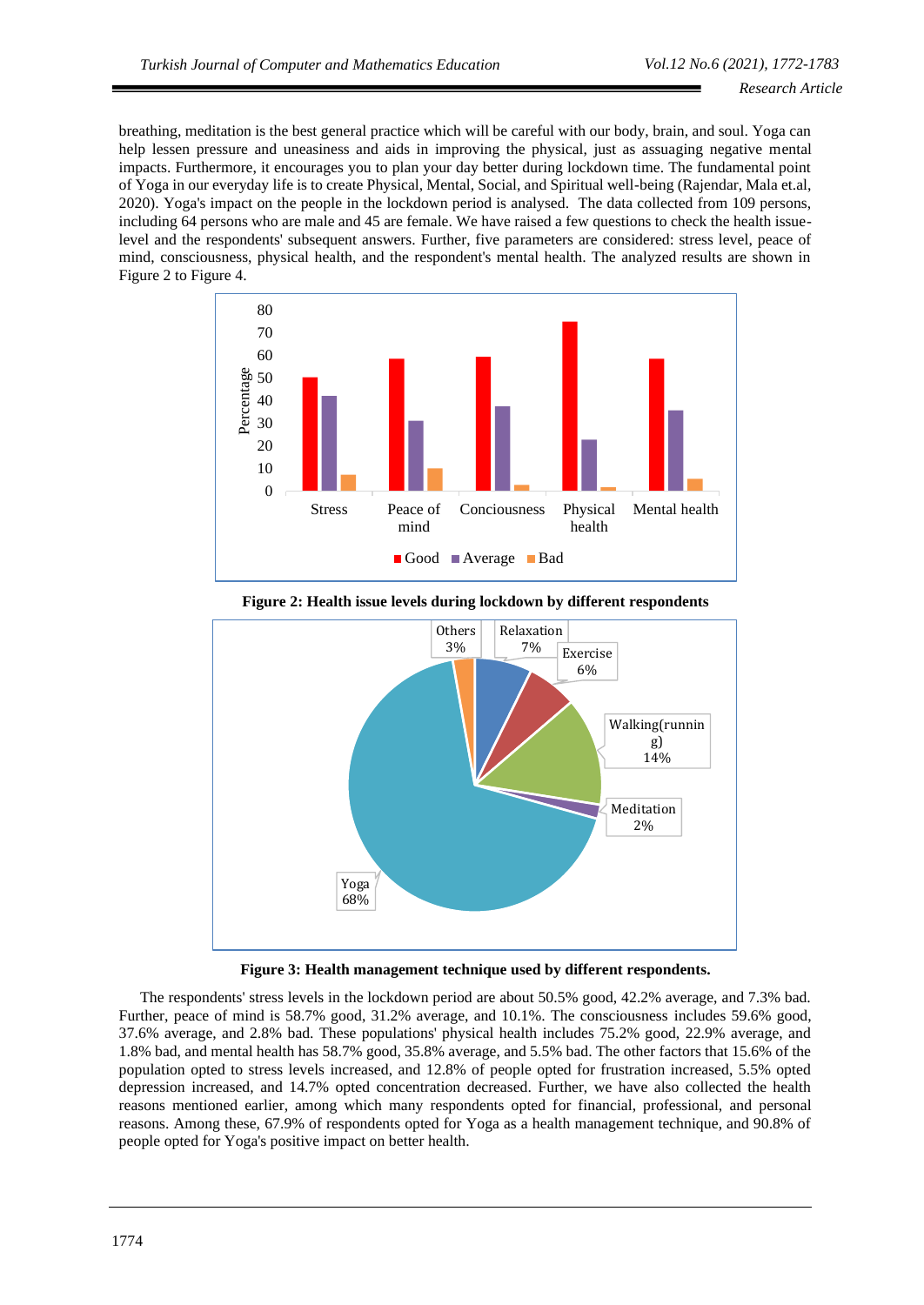

**Figure 4: Positive impact of Yoga on health by different respondents**

## **3. Human Pose Estimation**

Human Pose Estimation (HPE) is an essential computer vision activity highly preferred in the research domain. It is also performed in various applications like recognition of activities, humanity, movies, animation, the interaction between humans and computers, and so on (Fourie, 2020 & Jain, 2020).

*Movies and animation:* Generating many key digital characters is a contrast from capturing human activities. Modest and exact human movement catch framework can enhance the advancement in the computerized movie industry.

*Virtual reality:* The highly challenging technology which could be executed in both academic and entertainment domains. The social stance assessment can also explain the association among human and computer-generated reality worlds and upgrade the intuitive experience.

*Human-computer interaction (HCI):* It is majorly chosen for computers and also for robots to analyse recognition, place, and human movement in a better way. With the human pose, computers and robots could run the code straightforward and be highly intelligent.

*Video surveillance:* It adopts HPE advancement during tracking, recognition of activity, and humans' reidentification in a specified range.

*Medical assistance:* In clinical help, HPE can furnish doctors with quantitative human movement data, particularly for recovery and physical treatment.

*Sports motion analysis:* Assessing players' stance in sports recordings can also acquire competitors' pointers (for example, running, jumping). While training, HPE could give a quantitative examination of activity data. In physical exercise, educators focus on the assessments of students with HPE. Monocular human posture assessment has some attractive attributes and difficulties. The difficulties of human posture assessment majorly fall into three viewpoints.

(1). Flexible bodies demonstrate complex reliant joints and a great extent of opportunity, which may cause self-impediments or uncommon/problematic stances.

(2). numerous body appearances incorporate changed attire and self-comparative parts.

(3). The critical environment might lead to foreground occlusion of neighbors' same parts, viewing many angles, and camera view truncation.

## **3. 1 Categories of HPE**

This segment sums up the various classifications of deep learning-dependent HPE strategies based on multiple attributes. Two of the commonly used categories are: 1) generative and discriminative. 2) top-down and bottom-up. 3) Regression-based and recognition-based methods. 4) one-stage and multi-stage.

G*enerative Vs. Discriminative:* Major discrimination among generative and discriminative strategies is the utilization of body models. Considering multiple descriptions of the human body models, the generative approaches could be applied in various ways, likely prior perceptions regarding body contour maps. Discriminative approaches straightforwardly study how to map between input sources and human posture space (learning-based) otherwise find from available instances (instance-based) with no human body patterns involved.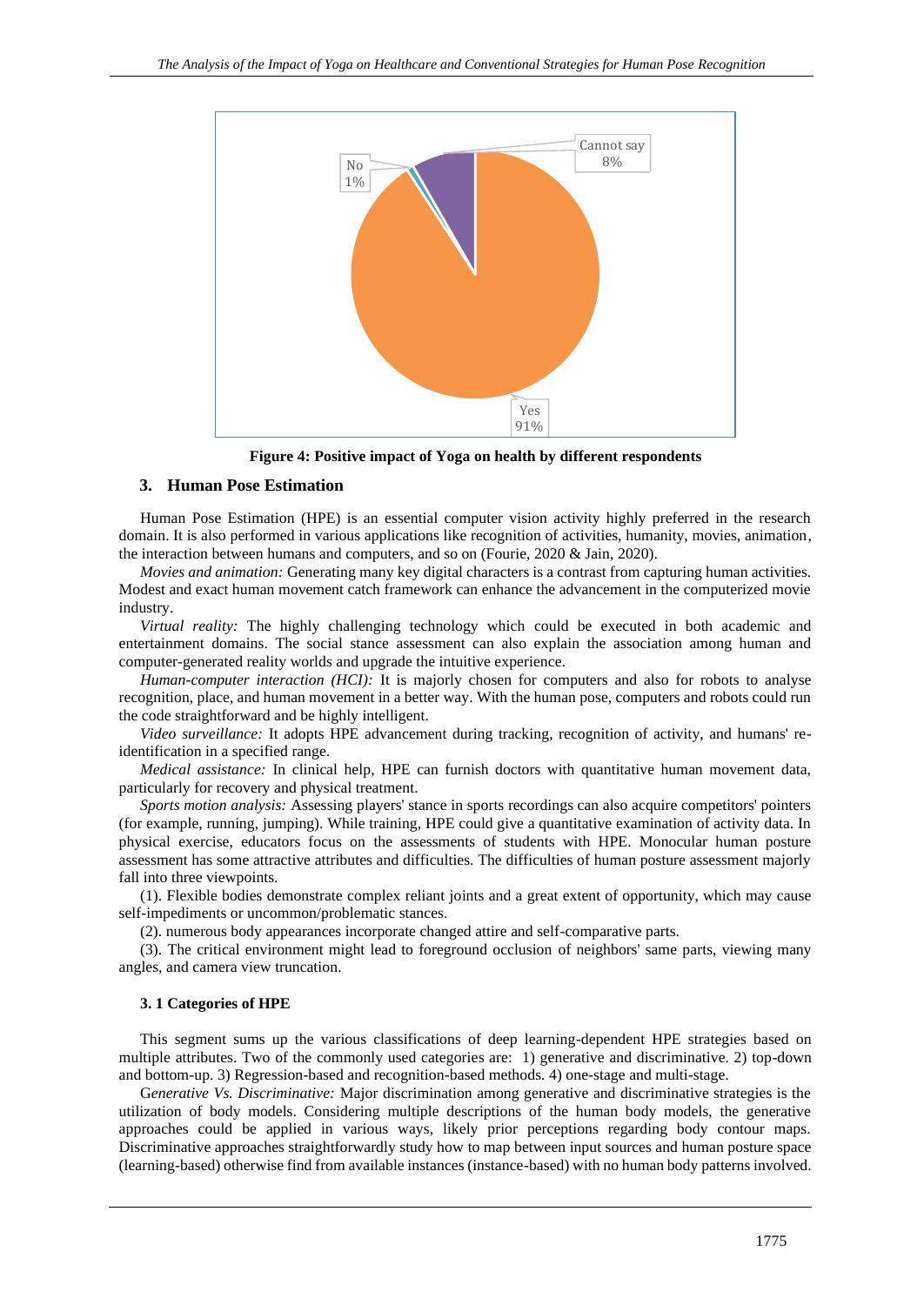*Top-down Vs. Bottom-up:* Multi pose estimation includes HPE techniques and is categorized into a top-down approach and bottom-up approach as per the prediction's starting point: high-level abstraction or low-level pixel evidence. Former approaches initiate from high-level abstraction to first identify persons and form person place in existing boxes. On the other hand, bottom-up approaches initially predict each person's body parts in an input image and later integrate them through human body model fitting or different paradigms. Notice that the body parts are joints, limbs, or small template patches that rely on various approaches. Nevertheless, if people with huge overlap exist, bottom-up approaches face the challenges of including the body's corresponding parts.

*Regression-based Vs. Recognition-based*: Considering various issue formulations, deep learning-dependent human posture estimation procedures are classified under regression-oriented or detection-related approaches. Former methods straightforwardly link input images to the coordinates of body joints or human body models' parameters. The detection-based methods consider the body parts as detection targets based on two extensively utilized representations: image patches and heat maps of joint locations. In contrast to actual image size, the obtained outputs of small-region representation restrict the end joint coordinates' preciseness.

*One-stage Vs. Multi-stage*: The deep learning-based one-stage mechanisms concentrate on mapping an input image to the human postures using end-to-end networks. Multi-stage techniques forecast human posture in many phases and are accompanied by intermediate supervision.

#### **3.2 Human Body models**

Human body modeling is an essential element of HPE. The human body is a flexible and complex non-rigid object and contains particular features such as the kinematic body, body contour, surface texture, etc. We consider different representation levels and application scenarios, as represented in Figure 5.

*Skeleton-based Model:* This model is otherwise called a stick-figure or kinematic model. It depicts a group of joints (typically 10-20) and the relative limb orientations following the human body skeletal structure. The skeleton-based model can also be depicted as a graph in which the vertices represent joints and edges, encoding constraints or prior connections of joints in the skeleton structure. This human body's topology is flexible and straightforward, which can be extensively utilized in both 2D and 3D HPE (Cao. et.al, 2017 &Mehta, 2017) and human pose datasets (Wu.et.al, 2017). With the obvious benefits, this representation has several shortcomings, like lacking textual data indicating no width and contour data of the human body.



**Figure 5: Human body models. a. skeleton-based, b. contour-based, c. volume-based models**

*Contour-based Model:* This can be frequently utilized in earlier HPE techniques having the rough width and contour data of body limbs and torso. Parts of the human body are relatively represented with the rectangles or boundaries of a person's silhouette (Ju et.al, 1996 & Chi N.K, 2011).

*Volume-based Model:* 3D shapes and poses of the human body are usually denoted by volume-based patterns with geometric structures or meshes. Prior geometric representations for modeling the body parts contain cylinders, conics, and so on. Modern volume-based models are denoted in mesh format, usually captured with 3D scans. Extensively applied volume-based models include Shape (Looper et.al, 2015 & Joo et.al, 2018).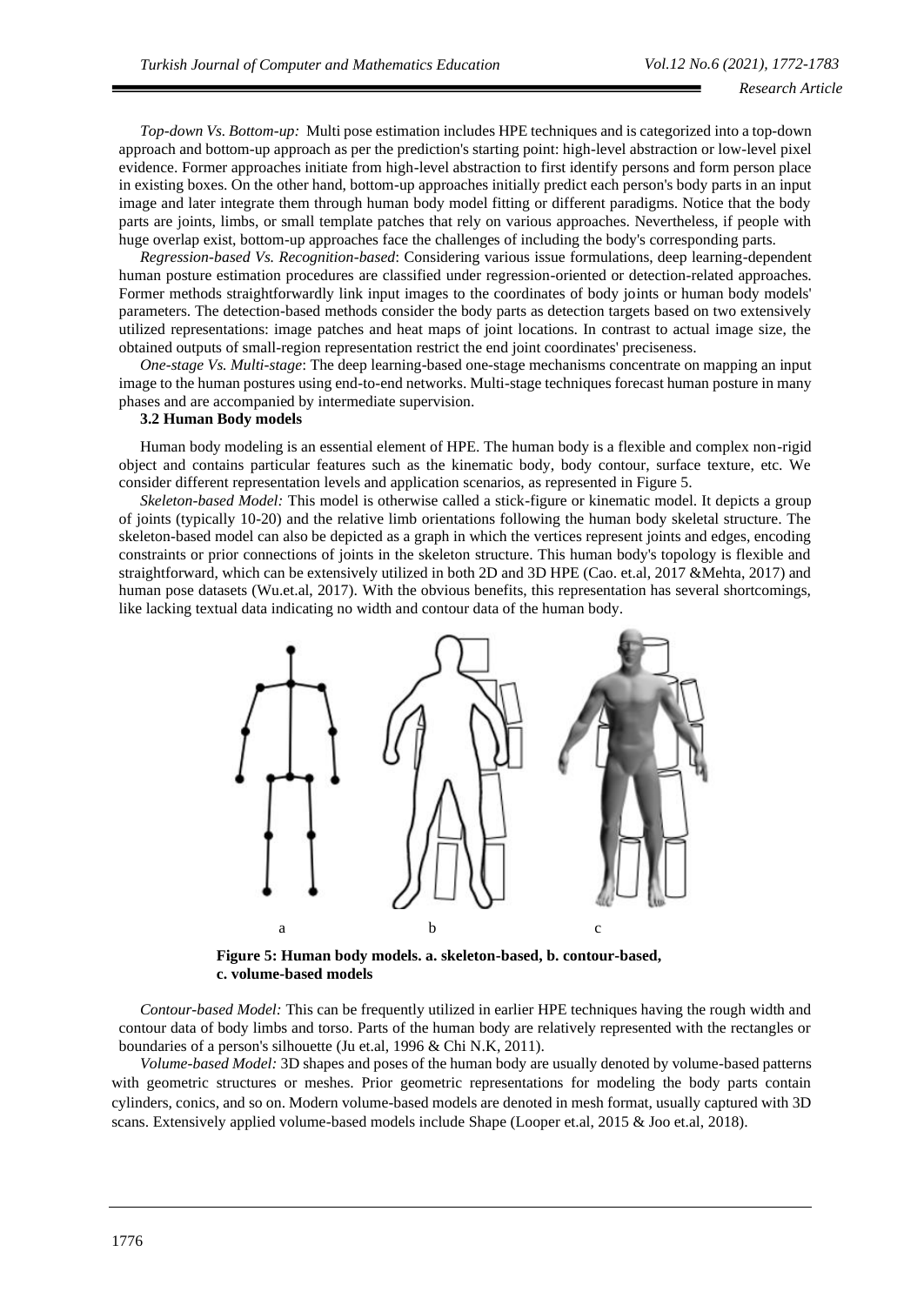## **4. Literature Review**

Human posture estimation has been a significant issue in computer vision, and numerous benchmark datasets are introduced previously. In (Ding et.al, 2020), a posture recognition technique using many characteristics and rule learning is applied. According to such a method, the features are first obtained from the dataset, and rule learning is applied to the features, and classification is applied. The rule learning includes the bagging approach, and the methodology of the bagging process is shown in Figure 6. Practicing Yoga can help persons to overcome depression, insomnia, anxiety, and so on. Due to Yoga's many advantages, there should be more self-training systems (Marinez , 2017).



**Figure 6: Procedure of bagging approach** (Liu, H, 2015).

Researches concentrated on yoga posture identification and rectification (Islam et.al, 2017). Few authors have utilized a Kinect gadget to make a human pose. This gadget is being used for capturing pictures. The critical portion is that this gadget includes an inbuilt infrared laser projector, a multi-array microphone, and an RBG camera for color capturing and depth images. This gadget also has an instrument to show a human body skeleton in 3D space that provides the body joint coordinates' details. This technique is good, but this approach's major drawback is that this Kinect gadget is cost-effective and not user-friendly. To prevent this issue, the tf-pose paradigm is applied. This paradigm forms a human body's skeleton and provides essential data regarding the human body's joint. Pullen, P., & Seffens, W. (2018) utilized the Kinect sensor's visual Gesture Builder feature to snap the Yoga poses with more precision. Edwin W. Trejo, Peijiang Yuan (2018) utilized Microsoft Kinect v2, which yields high accuracy and precision, but it needs much computational time for a highly complicated model. The Kinect camera works with three features (depth, color, and body tracking). With all these features of the Kinect gadget, those generated a Computer Interaction framework to train an Adaboost paradigm that o detects six common Yoga poses. Another approach for pose recognition for utilizing a Convolution Neural Network.

Furthermore, researchers applied six yoga asanas datasets. They utilized a deep learning model of CNN and LSTM to detect a yoga posture where the features are retrieved by using CNN from the points obtained through Open Pose, and LSTM is utilized to identify Yoga's posture. By this module, those can attain 99.04% accuracy over a frame. Chen et al. (2013) recommended a self-training framework to perform Yoga properly and avoid injuries with lewd poses. Patil et al. (2011) depicted "Yoga tutor" with the Speeded Up Robust Features (SURF) so that to find and show to perform asana pose among the practitioner and the trainer. Though, just the shape data acquired from one specific way can't portray and separate the asana execution properly. Luo et al. (2011) represented a Yoga preparing framework dependent on the Movement Replication method (MoRep). The developed Interface Suit, comprising of Inertial Measurement Units (IMUs) and tactors, catches body movements; however, it impacts the professional's working out (Wu, W , 2010). Chen et al. (2014) discovered a yoga posture recognition mechanism for self-training, which employed a Kinect camera. They gathered more than 290 snaps of twelve yoga asanas performed by five yoga practitioners, with every pose performed five times. Initially, the body shape is retrieved from those snaps; later, a star skeleton is applied to describe Yoga's postures. The accuracy of the system was more than 99.33 percent. Wu et al. (2011) recommended a remote interactive yoga learning/training system via the Internet utilizing Webcam and image detection. The plan identifies posture while performing Yoga by contrasting the transformation distance between the human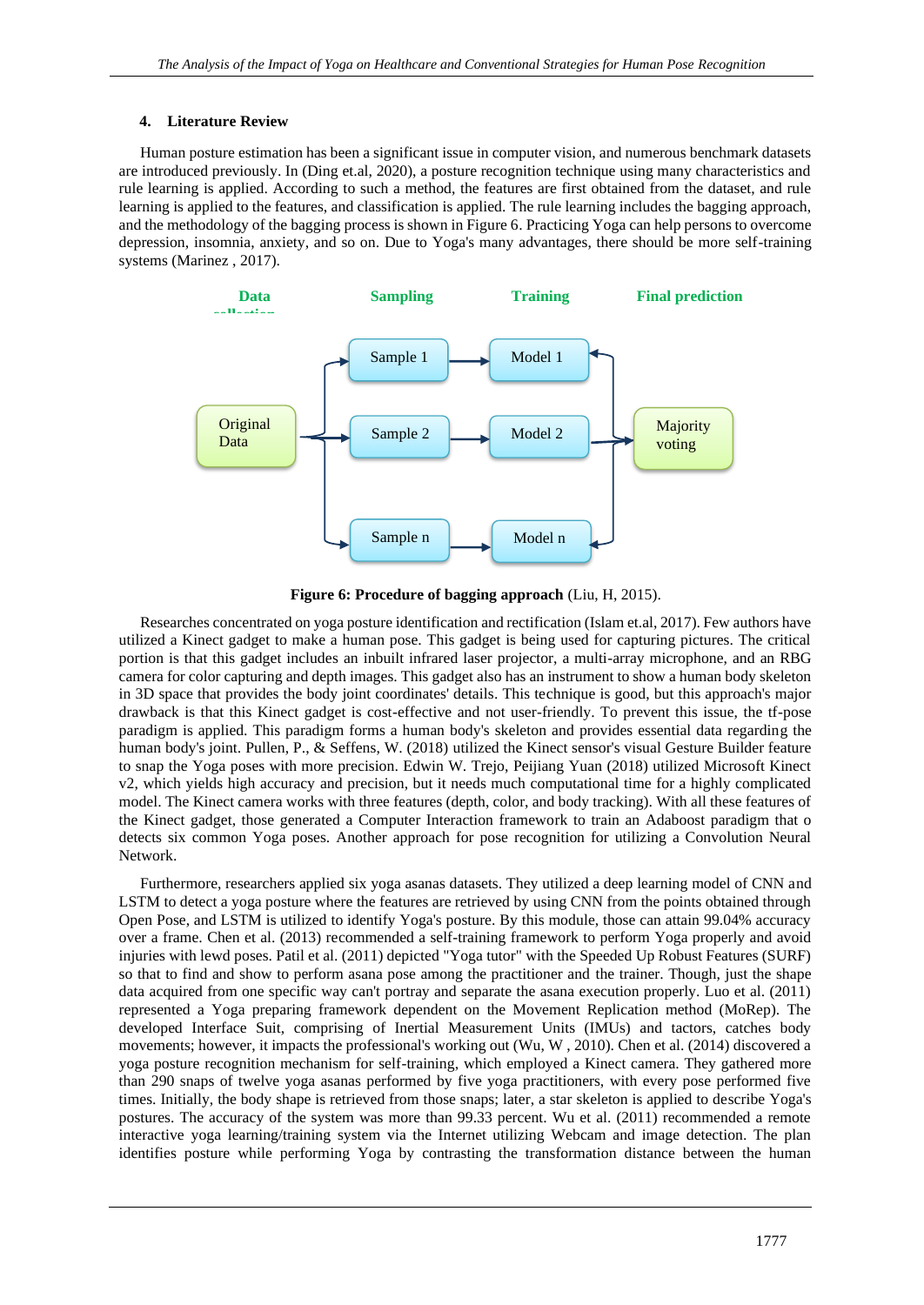silhouette and the base facts. They gathered more than 400 videos in which six persons performed every three videos for every pose and 23 postures. The computer provides the score ranges between 0 and 100 for the detected posture, and nearly 86 percent of the difference between computer calculated scores and the yoga trainer scores lies between −2.5 to 2.5. Besides, Islam et al. (2017) introduced a yoga pose detection system that leverages 15 joint human points from Kinect camera images. Likely, Wang et al. (2016) proposed a model to find pose employing Kinect camera. They retrieved human silhouettes and used a learning vector quantization neural network for five fundamental pose detection. The accuracy of the system was greater than 97 percent. However, these pose detection frameworks yield more recognition rates, so those are treated as privacy-invasive. Yao et al. [35] represented an unobtrusive human pose recognition strategy employing a passive RFID signal. The method identifies the human poses considering the RSSI signal analysis generated during a person performing the asana in the middle of an RFID tag array and an RFID antenna. This system attains an accuracy of 99 percent for 12 poses.

Kasman and Moshnyaga (2017) designed a smart prayer mat that detects four poses likely (standing, bowing, prostration, and sitting) are done during Rakah prayer. It includes many force-sensing resistive strips inside and recognizes the place where the prayer's body is pressing. The mat detects the poses gathered from 30 participants with 100 percent. In paper (Chen, 2014) depicts a yoga pose detection framework that can detect the pose of individuals performing Yoga. Then getting the details of Yoga from the Internet reminds that individual's attention towards pose. Initially, a Kinect is utilized to capture a person's body posture and figuring out the body map. Then star skeleton, which is speed method through mapping from the centroid of the targeted object to contour extreme, can be considered a representative descriptor of human pose for yoga pose detection. Eventually, few yoga training details to detect the pose are extracted from the Internet to alert the trainer what to pay attention to when practicing the posture. This work's flow is shown in Figure 7, and the computation of star skeleton is given in Algorithm 1.



**Figure 7: Flow of the training system (Chen, 2015).**

In (Chinnaiah et.al, 2018), the picture is first caught utilizing a Kinect sensor that delivers a profundity picture. Figure 8 portrays the outline of the framework. The captured image may comprise various backgrounds, and to deal with the concept, a steady background produces precise results. Thus, for background deduction, these profundity pictures are prepared. From the background deducted picture, edges are recognized utilizing the canny edge identification paradigm, and this will dispose of the undesirable edges. The edge data subsequently acquired additionally prepared to use skeletonization ways for lessening closer view locales. The expert's asana is perceived in the next step, utilizing design coordinating strategies from the separated skeleton. In one part of F, the examination of asana performed concerning asana was completed knowing the expert's exactness of stance execution and, consequently, the professional assisted in rectifying a stance if required. A large dataset has been made to defeat this issue containing 5500 pictures of ten distinctive poses of yoga present and utilized a tf-present assessment paradigm that regularly points out the human body skeleton. Edges of human body joints are extricated utilizing the tf-act frame and utilized as an element to actualize different AI models. 80% of the dataset has been utilized to prepare reason, and 20 percent of the dataset is utilized while testing. This dataset is tried upon various ML grouping models and accomplishes 99.04 percent by utilizing a Random Forest Classifier. After gathering YOGA Dataset, the accompanying advances were followed, as appeared in Figure 9 (Agarwal, 2020).

In the initial phase, each image brightness is increased, and the parameter increase is set to a 2.0 for the similarity. The novel pictures were resized to 500x500 for a better fit of posture assessment calculation to obtain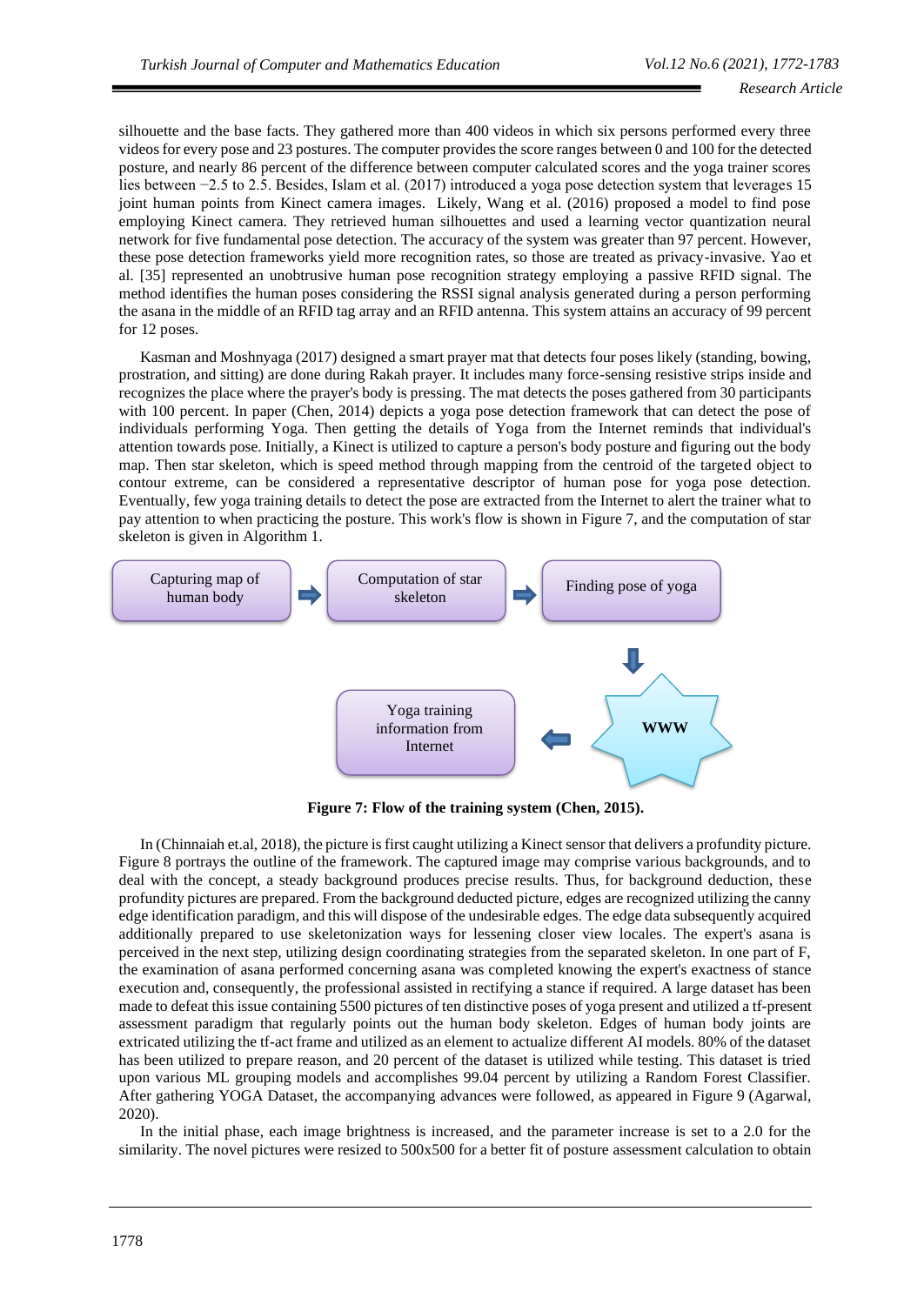an accurate outcome. The tf-pose assessment calculation is utilized to make a skeleton of the individual playing out the Yoga represents. The measure denotes each body joint and interfaces it with a structure/stick outline like appeared in Fig 3. In the following stage, utilizing tf-present assessment calculation, the joints' directions are disengaged; the joints' quantity appears in Fig 4.

## **Algorithm 1: Star Skeleton Evaluation**



**Figure 9: Flowchart of the procedure followed on the dataset**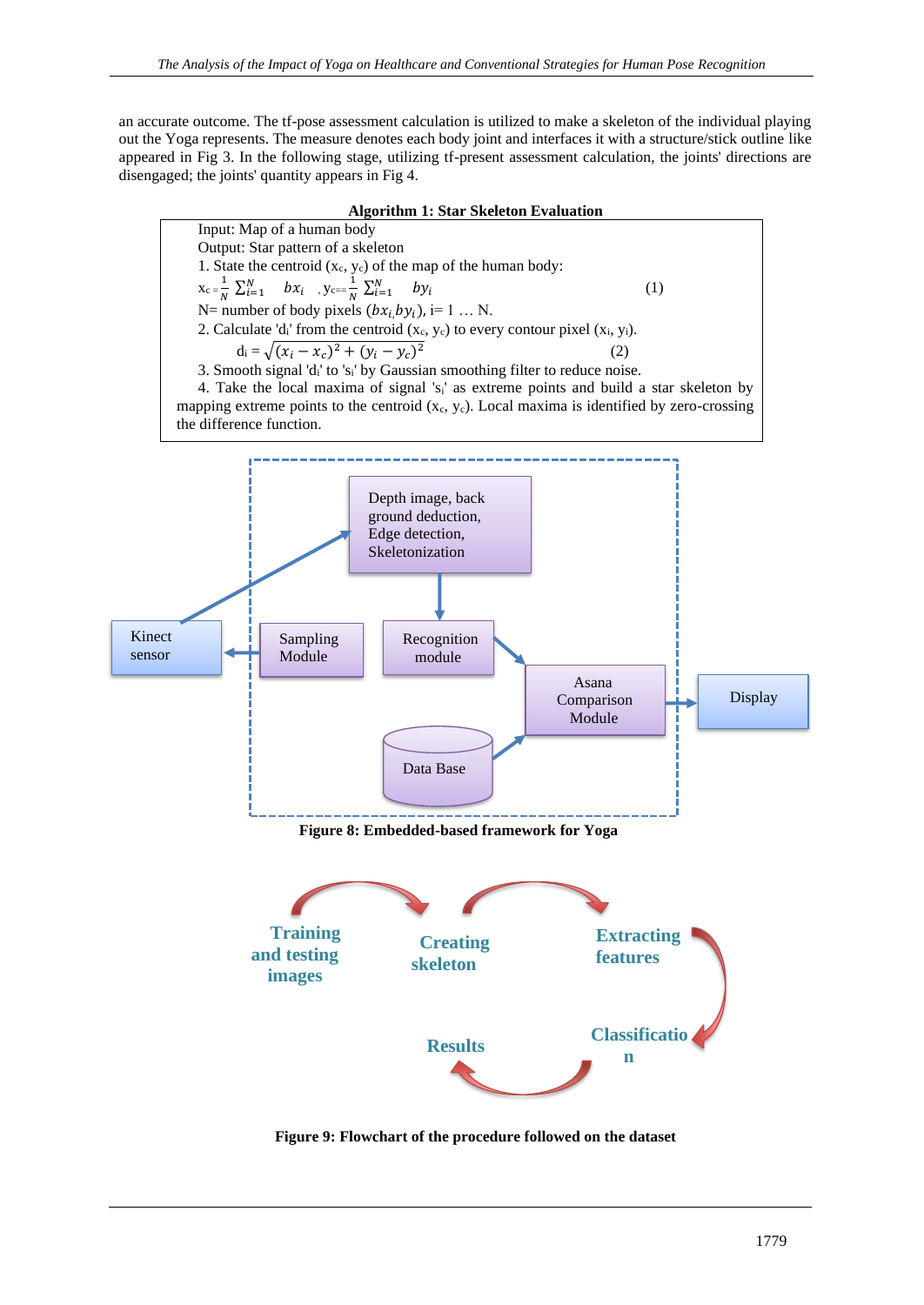The rules are being used to ascertain 12 distinct edges, which will be utilized as highlights to identify and address the yoga presents. The formula for figuring the point is demonstrated as given in Eq. (3).

$$
a^2 = b^2 + c^2 - 2bc \cos A \tag{3}
$$

Where,

a, b and c= distance between points p1 and p2, p2 and p3, and p1 and p3, respectively

A=angle by p2

If we want to evaluate the distance between any two points (Jain et.al, 2020)

$$
a = \sqrt{2(X1 - X2) + 2(Y2 - Y1)}
$$
\n(4)

Here,  $(x1, y1)$  is p1 co-ordinate and  $(x2, y2)$  is p2 co-ordinate.

In the last phase, the characteristics are saved in a CSV file and named accordingly. The information is later divided under training and also test datasets in an 80:20 ratio. Six classification methods of ML, such as SVM, Naive Bayes, Logistic Regression, Random Forest, KNN, and Decision Tree with distinct metrics, are utilized as a reference point to the dataset. Then final evaluations, 25 outputs of preciseness are identified. Table-I mentions the results.

**Table 1: Accuracy of different classifiers over the Yoga Dataset [36].**

| <b>Classifier</b>   | <b>Precision</b> |
|---------------------|------------------|
| Logistic Regression | 0.8316           |
| Random Forest       | 0.9990           |
| <b>SVM</b>          | 0.9871           |
| Decision Tree       | 0.9761           |
| Naive Bayes         | 0.7475           |
| <b>KNN</b>          | 0.9891           |

## **4.1 Evaluation Metrics**

There exist numerous metrics to evaluate the accuracy of the deep learning strategies for pose estimation. The commonly used measures are the classification score, confusion matrix, and accuracy/loss curve.

*Classification Score:* This refers to model accuracy. It is explained as a proportion of the number of predictions to all input samples. This measurement gives excellent outcomes in a multiclass grouping when the quantity of tests in each class is nearly the equivalent.



#### **Figure 10: Sample confusion matrix**

*Confusion matrix:* This speaks to a framework that clarifies the exactness of the model. There are four significant terms for estimating model performance. • True Positive: Predicted numeral and the actual result are both 1. • True Negative: Predicted digit and the real yield are both 0. • False Positive: Predicted number is one;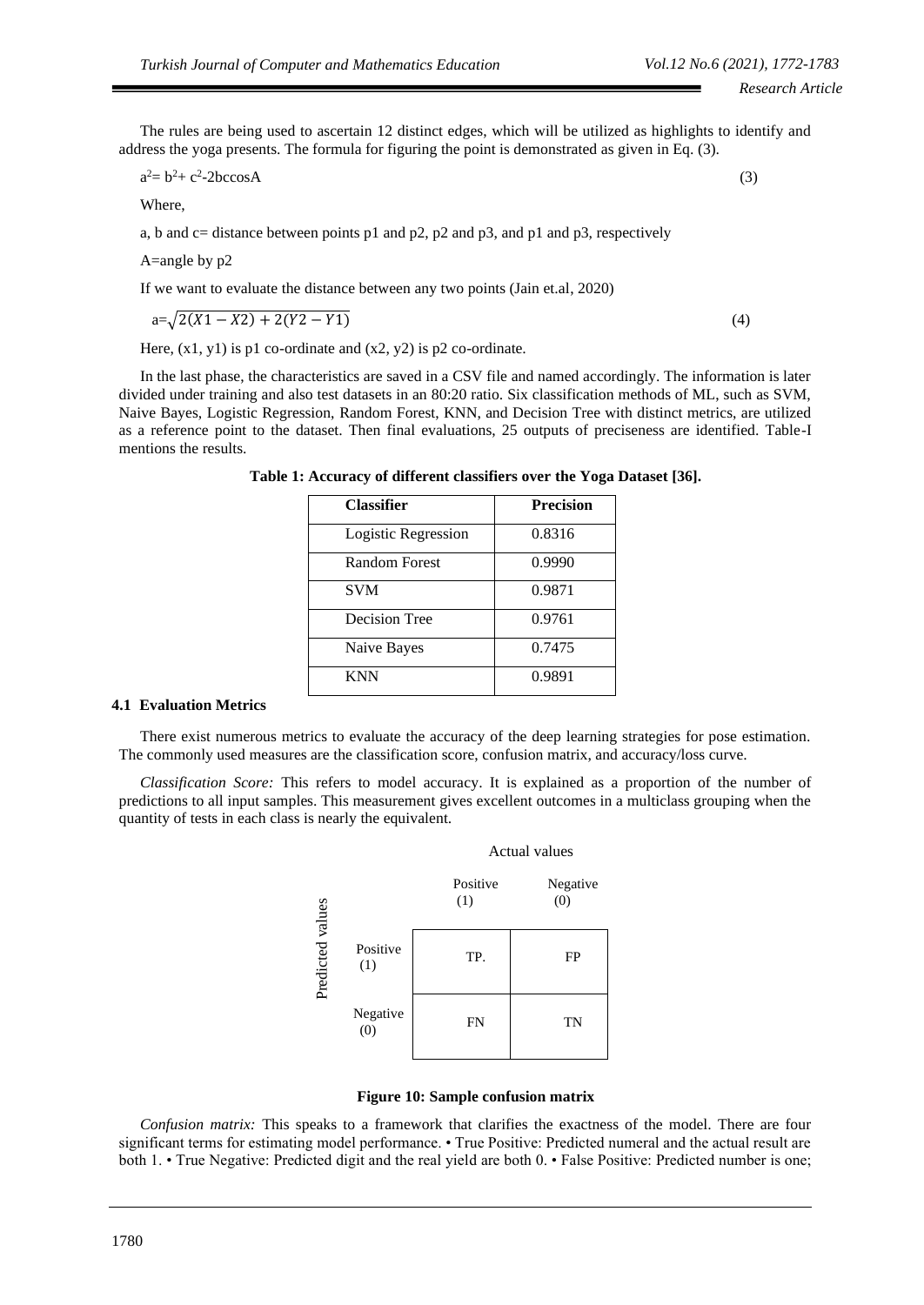however, the actual outcome is  $0.$  • False Negative: Predicted numeral is 0; however, the real yield is 1. Figure 10 shows an essential confusion matrix for paired grouping. The diagonal digits speak to the accurately ordered examples, and along these lines, we generally need the matrix diagonal to contain the highest number. If there should be an occurrence of a multiclass arrangement, every class speaks to one line and grid section.

*Model accuracy and model loss curve:* These are likewise considered as expectations to gather information and are generally utilized for models that adapt steadily after some interval, say, for instance, neural networks. These speak about assessment upon preparation and approval information that allows us to think about the learning model better and sum up. The model's loss curve speaks to the limiting score (loss), which implies the least score brings about better model execution. The model exactness curve speaks to an increasing score (precision), which means a higher score indicates the model's better performance. A better fitting pattern loss curve is when the training and validation loss decreases, meets the dependability state and has a negligible interval between the final loss numerals.

#### **5. Conclusion**

Yoga and sports have been attracting people groups for endless years; however, countless individuals receive Yoga as a significant aspect of their life from the most recent decade. Studies have been done on yoga pose identification; however, recognition of pose is still tricky because of the lack of a real-time benchmark dataset. The development of self-training systems with the current approaches, for example, using an RGB camera, is computationally expensive. Furthermore, the accuracy and robustness of Kinect-devices are also low in detecting complicated human postures. In this paper, we have presented a brief analysis of the impact of Yoga on the healthcare system in daily life. Then, human pose recognition, along with the methodologies and human body models, is described. The present methods, including conventional machine learning to advanced deep learning strategies for yoga posture recognition, are outlined along with evaluation metrics. Hence, as per the best of our knowledge, the automated systems for detecting and recognizing the postures with better performance are yet to be developed. Developing such systems with optimal performance over a maximum number of poses is considered our future work.

#### **References**

- [1]. Laxman, K. (2020). Exploring the Impact of a Locally Developed Yoga Program on the Well-Being of New Zealand School-Children and Their Learning. *Alternative Therapies in Health and Medicine*.
- [2]. Rowland, Z., & Wenzel, M. (2020). Mindfulness and Affect-Network Density: Does Mindfulness Facilitate Disengagement from Affective Experiences in Daily Life?. *Mindfulness*, 1-14.
- [3]. Mohan, G. (2021). Traditional Frameworks of Well-Being and Modern Science. In *Handbook of Research on Evidence-Based Perspectives on the Psychophysiology of Yoga and Its Applications* (pp. 410-421). IGI Global.
- [4]. Wang, F., & Boros, S. (2020). Effects of a pedometer-based walking intervention on young adults' sleep quality, stress and life satisfaction: Randomized controlled trial. *Journal of Bodywork and Movement Therapies*, *24*(4), 286-292.
- [5]. Kothari, S. (2020). Yoga Pose Classification Using Deep Learning.
- [6]. Mathis, A., Schneider, S., Lauer, J., & Mathis, M. W. (2020). A primer on motion capture with deep learning: principles, pitfalls, and perspectives. *Neuron*, *108*(1), 44-65.
- [7]. Palanimeera, J., & Ponmozhi, K. (2020). Classification of yoga pose using machine learning techniques. *Materials Today: Proceedings*.
- [8]. Verma, M., Kumawat, S., Nakashima, Y., & Raman, S. (2020). Yoga-82: a new dataset for fine-grained classification of human poses. In *Proceedings of the IEEE/CVF Conference on Computer Vision and Pattern Recognition Workshops* (pp. 1038-1039).
- [9]. Borgave, M. N. P. D. S. Role of Yoga in Battling Mental Stress during Lockdown.
- [10]. Bilmez, B., & Aral, N. (2020). Yoga for babies and children: Introduction, definition and importance of yoga, benefits of yoga, yoga in education. In *Handbook of Research on Prenatal, Postnatal, and Early Childhood Development* (pp. 386-397). IGI Global.
- [11]. Rajender, G. A Study on Importance of Yoga in Daily Life in Telangana State.
- [12]. Mala, K. Importance of Yoga and Spirituality in Modern Lifestyle.
- [13]. Fourie, M., & van der Haar, D. (2020, June). Computer Vision for the Ballet Industry: A Comparative Study of Methods for Pose Recognition. In *International Conference on Business Information Systems* (pp. 118-129). Springer, Cham.
- [14]. Jain, S., Rustagi, A., Saurav, S., Saini, R., & Singh, S. (2020). Three-dimensional CNN-inspired deep learning architecture for Yoga pose recognition in the real-world environment. *Neural Computing and Applications*, 1-15.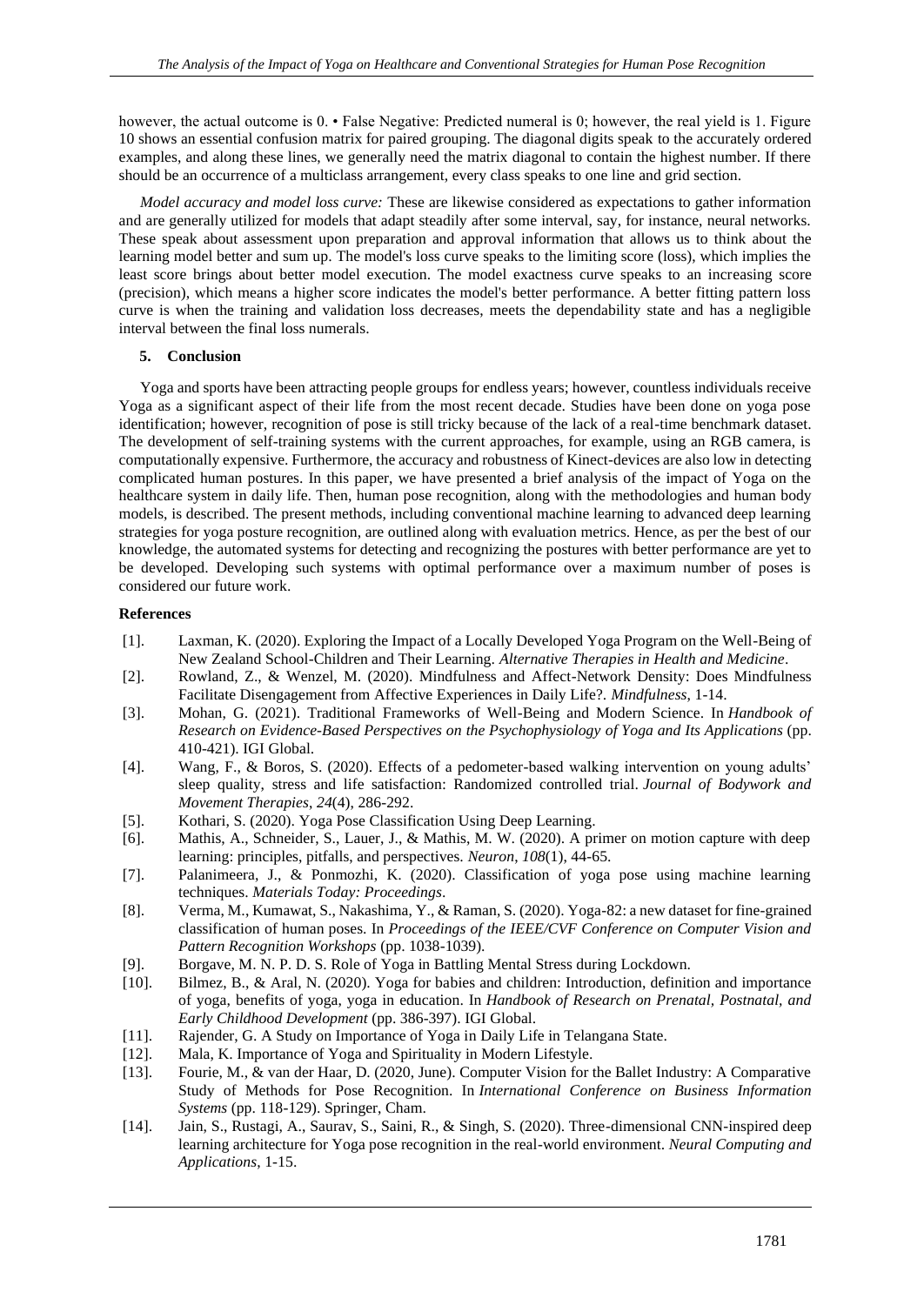- [15]. Cao, Z., Simon, T., Wei, S. E., & Sheikh, Y. (2017). Realtime multi-person 2d pose estimation using part affinity fields. In *Proceedings of the IEEE conference on computer vision and pattern recognition* (pp. 7291-7299).
- [16]. Mehta, D., Sridhar, S., Sotnychenko, O., Rhodin, H., Shafiei, M., Seidel, H. P., ... & Theobalt, C. (2017). Vnect: Real-time 3d human pose estimation with a single rgb camera. *ACM Transactions on Graphics (TOG)*, *36*(4), 1-14.
- [17]. Wu, J., Zheng, H., Zhao, B., Li, Y., Yan, B., Liang, R., ... & Wang, Y. (2017). Ai challenger: A largescale dataset for going deeper in image understanding. *arXiv preprint arXiv:1711.06475*.
- [18]. Ju, S. X., Black, M. J., & Yacoob, Y. (1996, October). Cardboard people: A parameterized model of articulated image motion. In *Proceedings of the Second International Conference on Automatic Face and Gesture Recognition* (pp. 38-44). IEEE.
- [19]. Chi, N. N. K. (2011). *Active shape models their training and application* (Doctoral dissertation, International University HCMC, Vietnam).
- [20]. Loper, M., Mahmood, N., Romero, J., Pons-Moll, G., & Black, M. J. (2015). SMPL: A skinned multiperson linear model. *ACM transactions on graphics (TOG)*, *34*(6), 1-16.
- [21]. Joo, H., Simon, T., & Sheikh, Y. (2018). Total capture: A 3d deformation model for tracking faces, hands, and bodies. In *Proceedings of the IEEE conference on computer vision and pattern recognition* (pp. 8320-8329).
- [22]. Luvizon, D. C., Picard, D., & Tabia, H. (2018). 2d/3d pose estimation and action recognition using multitask deep learning. In *Proceedings of the IEEE Conference on Computer Vision and Pattern Recognition* (pp. 5137-5146).
- [23]. Martinez, J., Hossain, R., Romero, J., & Little, J. J. (2017). A simple yet effective baseline for 3d human pose estimation. In *Proceedings of the IEEE International Conference on Computer Vision* (pp. 2640-2649).
- [24]. Islam, M. U., Mahmud, H., Ashraf, F. B., Hossain, I., & Hasan, M. K. (2017, December). Yoga posture recognition by detecting human joint points in real time using microsoft kinect. In *2017 IEEE Region 10 humanitarian technology conference (R10-HTC)* (pp. 668-673). IEEE.
- [25]. Pullen, P., & Seffens, W. (2018). Machine learning gesture analysis of yoga for exergame development. *IET Cyber-Physical Systems: Theory & Applications*, *3*(2), 106-110.
- [26]. Trejo, E. W., & Yuan, P. (2018, June). Recognition of Yoga poses through an interactive system with Kinect device. In *2018 2nd International Conference on Robotics and Automation Sciences (ICRAS)* (pp. 1-5). IEEE.
- [27]. Chen, H. T., He, Y. Z., Chou, C. L., Lee, S. Y., Lin, B. S. P., & Yu, J. Y. (2013, July). Computerassisted self-training system for sports exercise using kinects. In *2013 IEEE International Conference on Multimedia and Expo Workshops (ICMEW)* (pp. 1-4). IEEE.
- [28]. Patil, S., Pawar, A., Peshave, A., Ansari, A. N., & Navada, A. (2011, June). Yoga tutor visualization and analysis using SURF algorithm. In *2011 IEEE Control and System Graduate Research Colloquium* (pp. 43-46). IEEE.
- [29]. Luo, Z., Yang, W., Ding, Z. Q., Liu, L., Chen, I. M., Yeo, S. H., ... & Duh, H. B. L. (2011, March). "Left Arm Up!" Interactive Yoga Training in Virtual Environment. In *2011 IEEE Virtual Reality Conference* (pp. 261-262). IEEE.
- [30]. Wu, W., Yin, W., & Guo, F. (2010, May). Learning and self-instruction expert system for Yoga. In *2010 2nd International Workshop on Intelligent Systems and Applications* (pp. 1-4). IEEE.
- [31]. Chen, H. T., He, Y. Z., Hsu, C. C., Chou, C. L., Lee, S. Y., & Lin, B. S. P. (2014, January). Yoga posture recognition for self-training. In *International Conference on Multimedia Modeling* (pp. 496- 505). Springer, Cham.
- [32]. Hsieh, C. C., Wu, B. S., & Lee, C. C. (2011). A distance computer vision assisted yoga learning system. *Journal of Computers*, *6*(11), 2382-2388.
- [33]. Islam, M. U., Mahmud, H., Ashraf, F. B., Hossain, I., & Hasan, M. K. (2017, December). Yoga posture recognition by detecting human joint points in real time using microsoft kinect. In *2017 IEEE Region 10 humanitarian technology conference (R10-HTC)* (pp. 668-673). IEEE.
- [34]. Wang, J., Huang, Z., Zhang, W., Patil, A., Patil, K., Zhu, T., ... & Harris, T. B. (2016, December). Wearable sensor based human posture recognition. In *2016 IEEE International Conference on Big Data (Big Data)* (pp. 3432-3438). IEEE.
- [35]. Yao, L., Sheng, Q., Ruan, W., Gu, T., Li, X., Falkner, N., & Yang, Z. (2015). Rf-care: Device-free posture recognition for elderly people using a passive rfid tag array.
- [36]. Kasman, K., & Moshnyaga, V. G. (2017). New technique for posture identification in smart prayer mat. *Electronics*, *6*(3), 61.